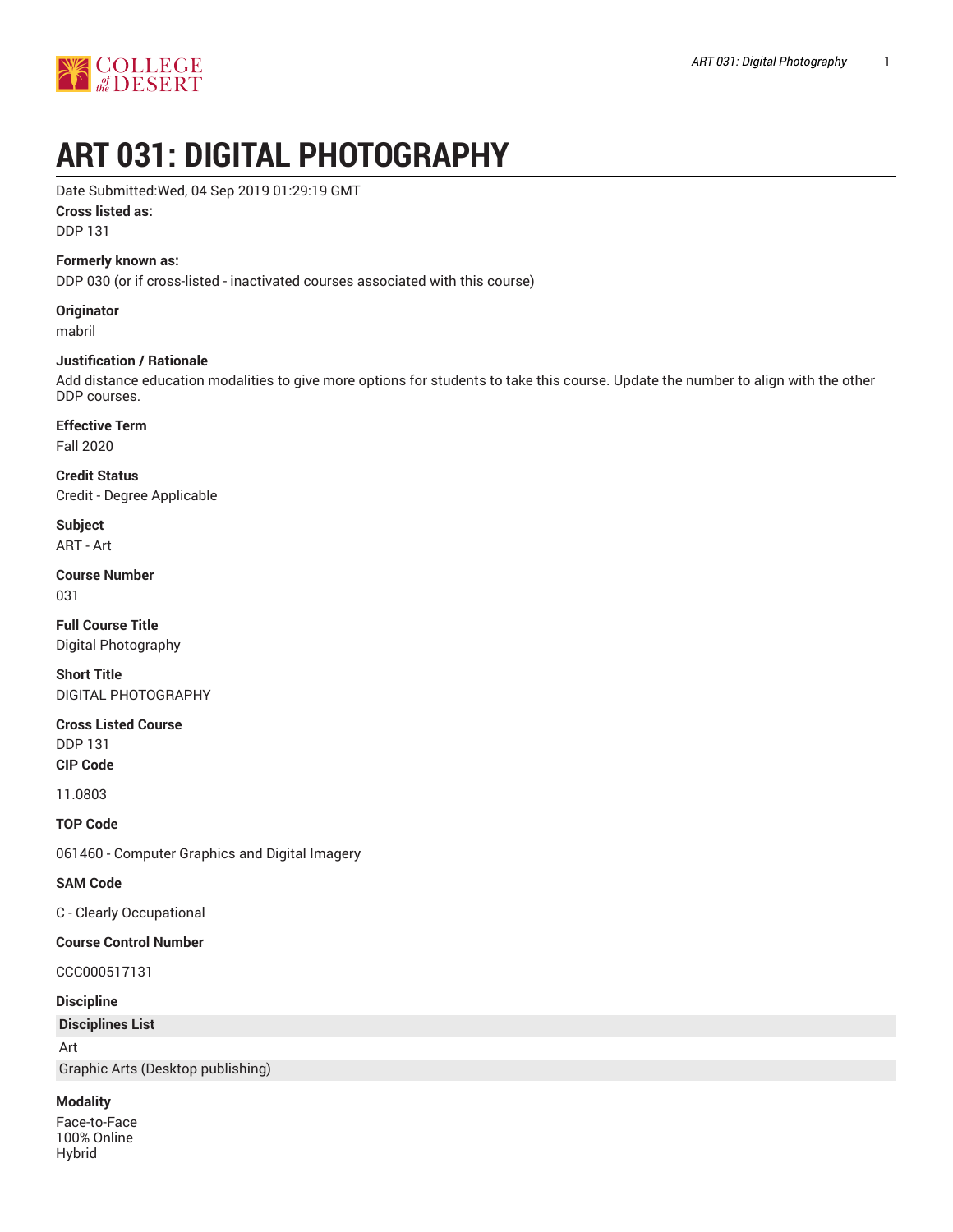



### **Catalog Description**

This course provides an introduction to the tools, materials and techniques of digital photography. Students learn to capture images using a digital camera to demonstrate and master basic standards in photographic technique. Topics include the use of digital interfaces, printers and file formats as well as the preparation of images for electronic display. A digital camera with manually adjustable f-stops and shutter speeds and a corresponding camera manual is required.

### **Schedule Description**

This course covers basic digital photography techniques and the use of digital cameras. A digital camera with manually adjustable fstops and shutter speeds and a corresponding camera manual is required.

```
Lecture Units
\mathfrak{p}Lecture Semester Hours
36
Lab Units
1
Lab Semester Hours
54
In-class Hours
90
Out-of-class Hours
72
Total Course Units
3
Total Semester Hours
162
Required Text and Other Instructional Materials
Resource Type
Book
Author
London, Barbara. Stone, Jim
```
**Title** A Short Course in Digital Photography: Digital

# **Edition**

4th

# **Publisher**

Pearson

```
Year
2018
```
**College Level** Yes

**ISBN #** 978-0134525815

**Resource Type** Web/Other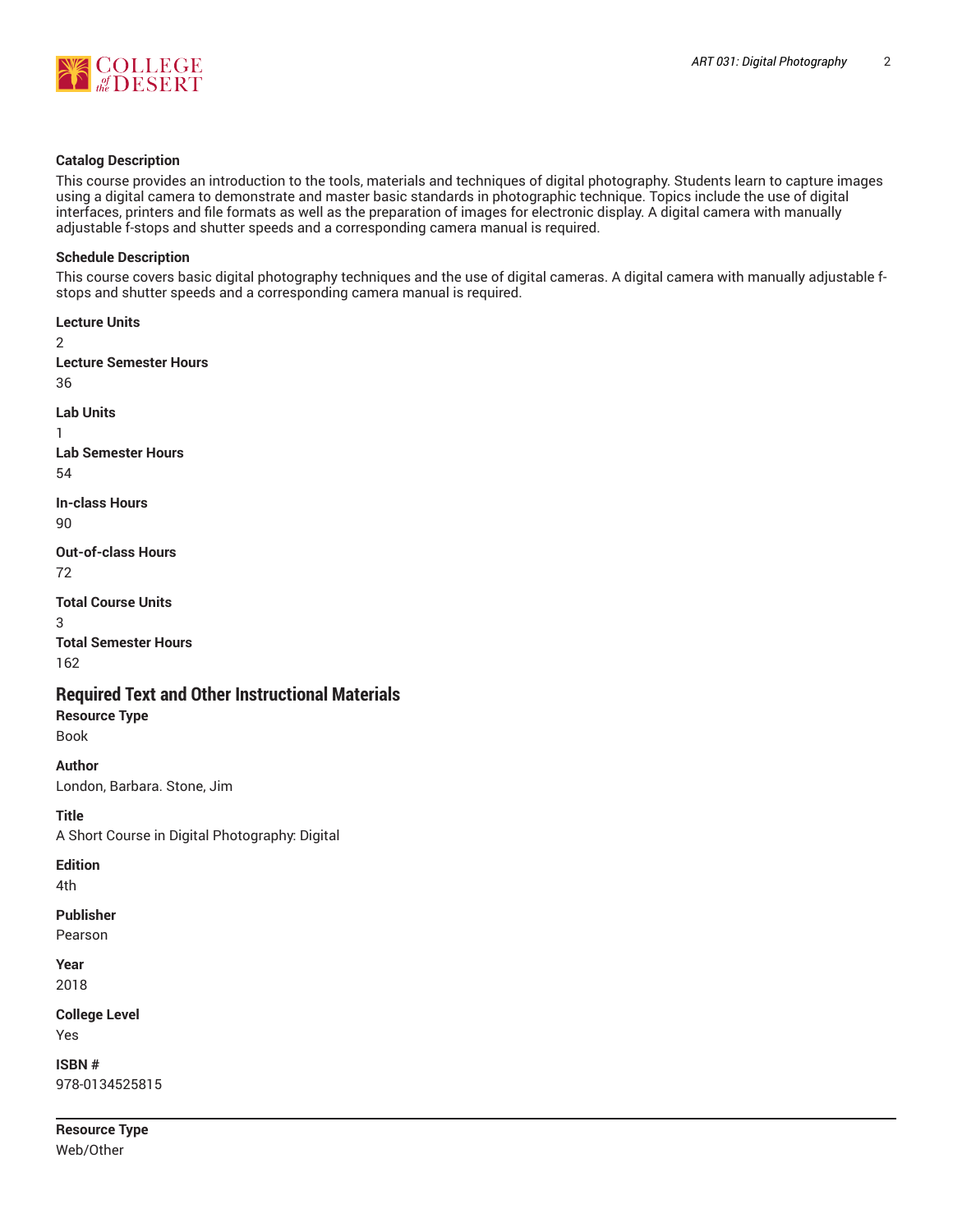

# **Description**

Handouts: Each assignment is introduced by handouts providing information pertinent to the topic.

# **Class Size Maximum**

25

# **Course Content**

- 1. History of the digital image.
- 2. Types of different digital cameras.
- 3. Operation of digital cameras.
- 4. Employing the using of camera controls to affect desire photographic outcomes.
- 5. Storing the image (media choices, capacity, image size and compression).
- 6. Mechanics of digital photography (pixels, bits, color root components, RGB-additive color model, black and white and color images – bits per pixel).
- 7. Pixel count and resolution ( screen resolution, the web, prints).
- 8. Image file formats (JPEG, TIFF, GIF, CCITT, LZW, Pacbits).
- 9. Digital interface (viewfinder and LCD, media, serial, USB, downloading).
- 10. Storage of the digital image (hard drive, removable media, CD-Rom, DVD and online repositories).
- 11. Printers to process the digital image (inkjet, laser, dye-sublimation).
- 12. Essentials of photography to produce high quality photographic images for the digital image maker (the art of seeing, lighting, composition, light meters, digital zone system, shutter speed, aperture and depth of field, special effects, special lenses)
- 13. 3D and immersive images (anaglyphs and the panorama image)
- 14. Digital image correction (straightening/cropping, corrections color, lightness, contrast).
- 15. Preparing images for print and the web (mixing pigments on paper, using a printer, color matching, creating images for the web).
- 16. Archiving digital images (how archiving works, burning CD-ROMS-Windows and MAC-OS compression, cataloging your archives, printing proof sheets).

# **Lab Content**

- 1. Employ camera controls to effect assigned photographic outcomes.
- 2. Use lighting, composition, light meters, digital zone system, shutter speed, aperture, depth of field, special effects and special lenses to create a series of digital images.
- 3. Use straightening/cropping, color, lightness and contrast image correction techniques in all assignments.
- 4. Use proper pixel count in monitor, Web and print formats.
- 5. Create JPEGs, TIFFs, GIFs, CCITTs, LZWs and Pacbits image file formats.
- 6. Store digital images on the hard drive, removable media, CD-Rom, DVDs and online repositories using choice of media, capacity, image size, compression and interface methods.
- 7. Print a series of digital images.
- 8. Prepare a portfolio of images for print and the web.
- 9. Archive all digital image assignments.

# **Course Objectives**

|             | <b>Objectives</b>                                                                                                                                                                                                                                                                          |
|-------------|--------------------------------------------------------------------------------------------------------------------------------------------------------------------------------------------------------------------------------------------------------------------------------------------|
| Objective 1 | Demonstrate an understanding of the fundamentals of capturing the digital image.                                                                                                                                                                                                           |
| Objective 2 | Use digital still cameras with manual and semi-automatic functions to affect desired technical outcomes.                                                                                                                                                                                   |
| Objective 3 | Demonstrate an understanding of the mechanics of the digital image (pixels, bits, color root components).                                                                                                                                                                                  |
| Objective 4 | Demonstrate an understanding of image file formats (JPEG, TIFF, GIF, CCITT, LZW).                                                                                                                                                                                                          |
| Objective 5 | Demonstrate an understanding of the use of digital interface (media, serial, USB, downloading)                                                                                                                                                                                             |
| Objective 6 | Process digital camera images and media on computers.                                                                                                                                                                                                                                      |
| Objective 7 | Demonstrate an understanding of the use of printers to produce digital photographs.                                                                                                                                                                                                        |
| Objective 8 | Demonstrate an understanding of how to prepare digital images for the web/electronic display and print production.                                                                                                                                                                         |
| Objective 9 | Demonstrate an understanding of the essentials of photography in capturing digital images (the art of seeing, lighting,<br>composition, light meters, digital zone system, shutter speed, aperture and depth of field, special effects, special<br>lenses, overriding automatic functions. |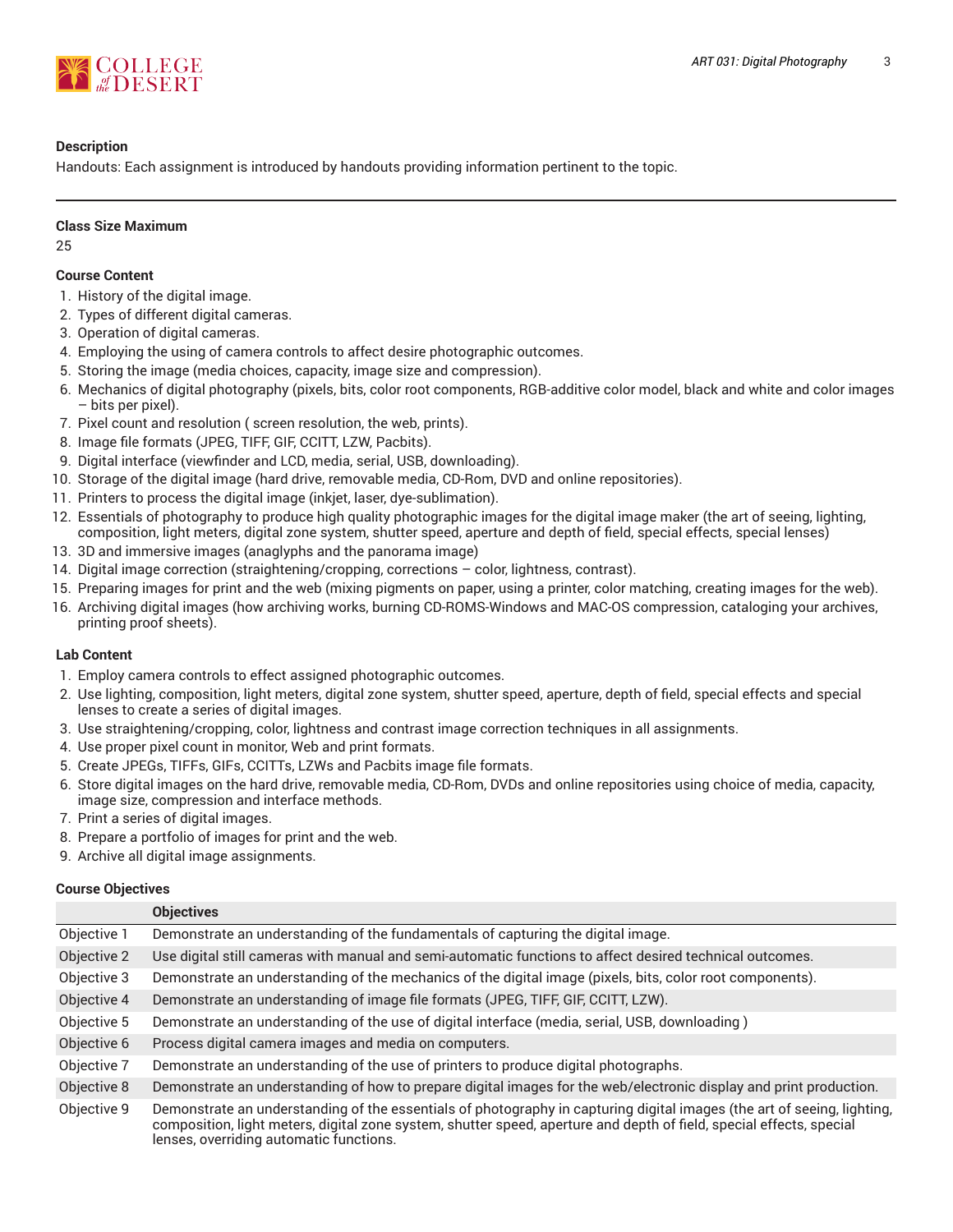

# **Student Learning Outcomes**

|           | Upon satisfactory completion of this course, students will be able to:                                                                                                                                                                      |
|-----------|---------------------------------------------------------------------------------------------------------------------------------------------------------------------------------------------------------------------------------------------|
| Outcome 1 | Demonstrate a comprehensive understanding of the art of seeing, lighting, and composition by successfully<br>completing a portfolio of digital images that can be purposed for both Web and print applications for fine and applied<br>art. |
| Outcome 2 | Understand and actualize storing of digital images on the hard drive, removable media, CD-Rom, DVDs and online<br>repositories using choice of media, capacity, image size, compression and interface methods.                              |
| Outcome 3 | Complete a portfolio of images for print and the web.                                                                                                                                                                                       |

### **Methods of Instruction**

| <b>Method</b>                                    | Please provide a description or examples of how each instructional<br>method will be used in this course.                                                                                 |                           |  |
|--------------------------------------------------|-------------------------------------------------------------------------------------------------------------------------------------------------------------------------------------------|---------------------------|--|
| Demonstration, Repetition/Practice               | Students will incorporate instructor feedback to each project and<br>assignment and submit for grading.                                                                                   |                           |  |
| Participation                                    | Students will participate in discussion regarding best practices in<br>photography.                                                                                                       |                           |  |
| Lecture                                          | Presentation of class lecture/discussions/demonstrations of Graphic<br>Design essentials; design elements and principles, design process,<br>career options, and problem solving.         |                           |  |
| Laboratory                                       | Students will develop, using the design process, design solutions for<br>design problems.                                                                                                 |                           |  |
| Journal                                          | Students document their thoughts and ideas related to each project,<br>assignment and lecture.                                                                                            |                           |  |
| Collaborative/Team                               | Work in groups to brainstorm and develop design solutions.                                                                                                                                |                           |  |
| Activity                                         | Activities focused on addressing areas of improvement in the<br>composition and technique for different types of photography being shot;<br>location, night time, portrait, wildlife, etc |                           |  |
| Discussion                                       | Students will discuss design solutions and critique assignments and<br>projects.                                                                                                          |                           |  |
| <b>Methods of Evaluation</b>                     |                                                                                                                                                                                           |                           |  |
| <b>Method</b>                                    | Please provide a description or examples of how<br>each evaluation method will be used in this course.                                                                                    | <b>Type of Assignment</b> |  |
| Written homework                                 | Students will have a written exam that will be<br>graded with a rubric.                                                                                                                   | Out of Class Only         |  |
| Student participation/contribution               | Students will be graded in their participation at<br>critiques and group discussions.                                                                                                     | In and Out of Class       |  |
| Field/physical activity observations             | Student will be evaluated on their ability to<br>comprehend the projects and physically complete<br>assignments.                                                                          | In and Out of Class       |  |
| Tests/Quizzes/Examinations                       | Students will be quizzed on key art and media<br>terminology including the principles and elements of<br>design.                                                                          | In and Out of Class       |  |
| Self/peer assessment and portfolio evaluation    | Students will use rubrics to self evaluate their own<br>progress as well as evaluate the work of their peers                                                                              | In Class Only             |  |
| Product/project development evaluation           | Students will create assignments with given criteria<br>and will work to solve the design/art challenge as<br>well as apply key fundamental compositions.                                 | In and Out of Class       |  |
| Presentations/student demonstration observations | Students will present their photographs and discuss In Class Only<br>how they achieved it.                                                                                                |                           |  |
| Laboratory projects                              | Using digital imaging software, students will<br>organize and evaluate every photo taken for each<br>project and determine the workflow process to take.                                  | In and Out of Class       |  |
| Portfolios                                       | Students will create a "body of work" that will be<br>evaluated with a rubric.                                                                                                            |                           |  |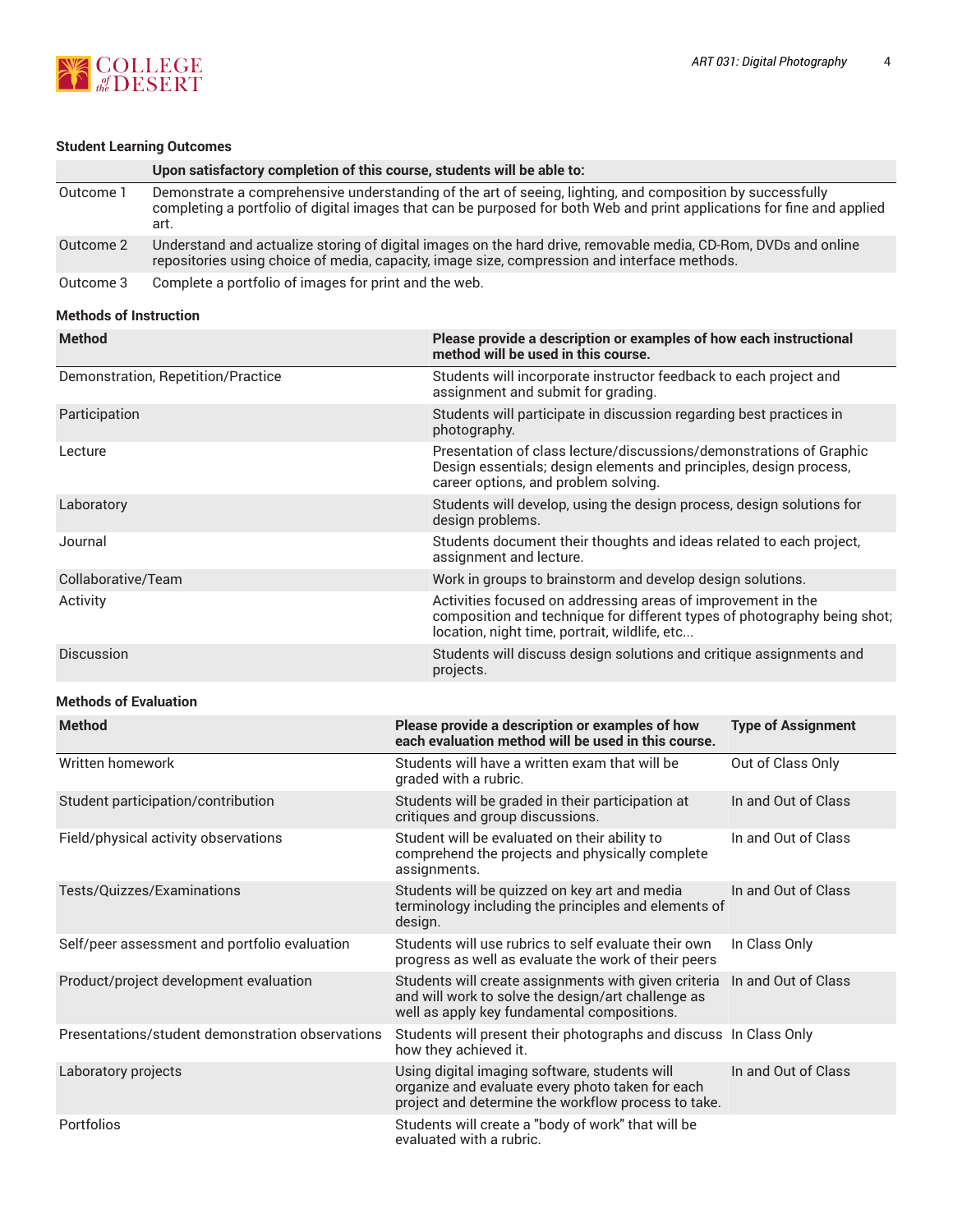

| Critiques | Students will participate in group critiques,<br>addressing the requirements of the assignment as<br>well as the creative exploration and graded with a<br>rubric. |
|-----------|--------------------------------------------------------------------------------------------------------------------------------------------------------------------|
|           |                                                                                                                                                                    |

### **Assignments**

### **Other In-class Assignments**

- a. Create digital images for print, web and electronic display.
- b. Produce photo quality digital prints in both black/white and color formats.
- c. Use web display for a portfolio of digital images.
- d. Present digital images for critique.

# **Other Out-of-class Assignments**

a. Capture and produce interior and exterior digital images.

### **Grade Methods**

Letter Grade Only

# **Distance Education Checklist**

**Include the percentage of online and on-campus instruction you anticipate.**

**Online %** 50 **On-campus %** 50

# **Lab Courses**

### **How will the lab component of your course be differentiated from the lecture component of the course?**

The lecture portion of the course will consist of activities (e.g. critiques, demonstrations) that will build confidence and knowledge using their digital cameras.

During the lab component of this course, students will be on location for their photography assignments improving their way of seeing through the lens, capturing images that build their portfolio and applying the skills they learned in the lecture part of this course.

### From the COR list, what activities are specified as lab, and how will those be monitored by the instructor?

Activities that involve the students capturing images using their digital camera will be specified as lab. The course will contain Canvas weekly discussions and assignments that require students to complete photography projects that achieve a particular goal.

### **How will you assess the online delivery of lab activities?**

Lab activities will require students to upload files and input text and/or URLs for assignments.

# **Instructional Materials and Resources**

If you use any other technologies in addition to the college LMS, what other technologies will you use and how are you ensuring **student data security?**

n/a

# **Effective Student/Faculty Contact**

### Which of the following methods of regular, timely, and effective student/faculty contact will be used in this course?

### **Within Course Management System:**

Timely feedback and return of student work as specified in the syllabus Discussion forums with substantive instructor participation Chat room/instant messaging Regular virtual office hours Private messages Online quizzes and examinations Video or audio feedback Weekly announcements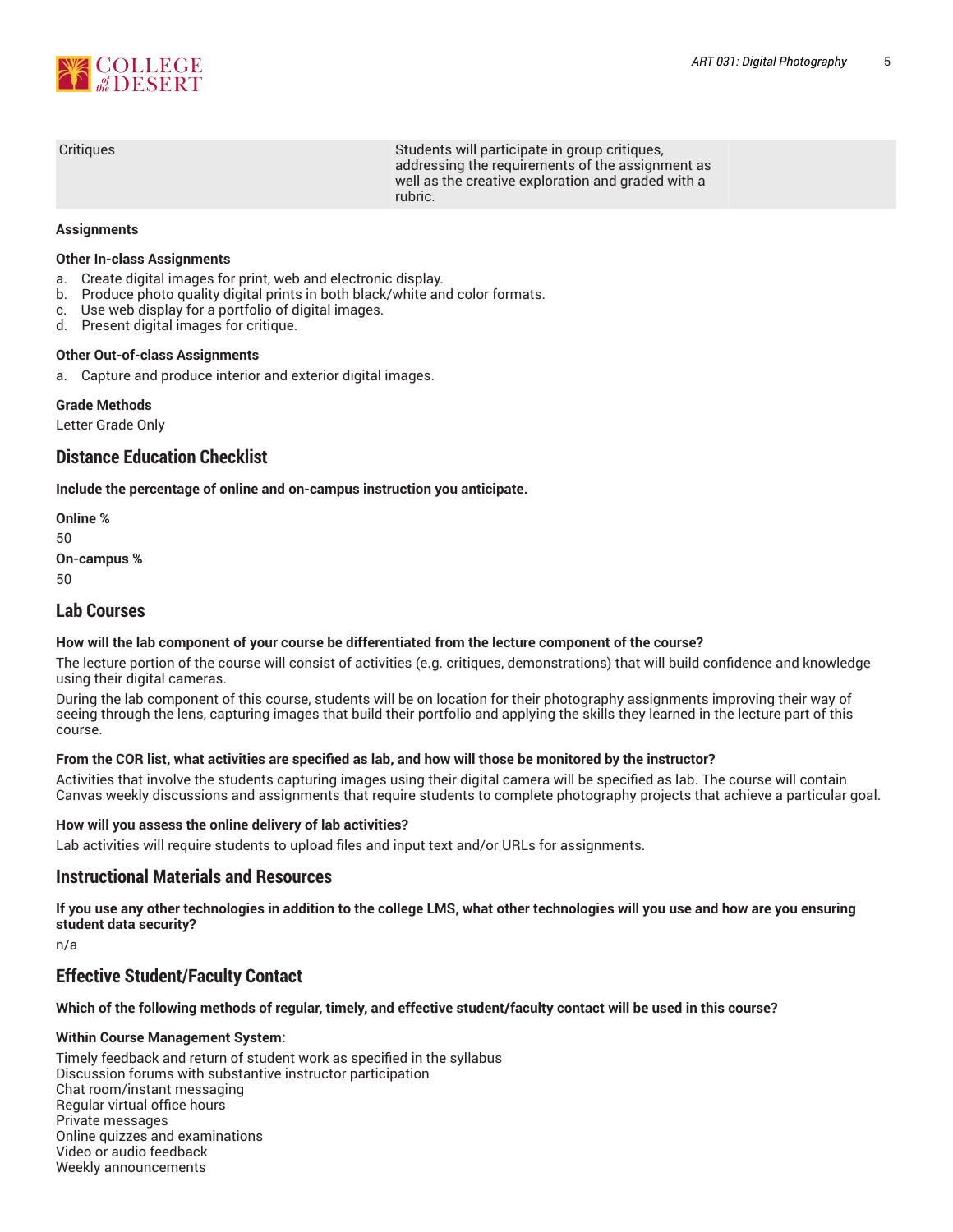

### **External to Course Management System:**

Direct e-mail E-portfolios/blogs/wikis Posted audio/video (including YouTube, 3cmediasolutions, etc.) **Teleconferencing** Telephone contact/voicemail

**For hybrid courses:** Scheduled Face-to-Face group or individual meetings Field trips Library workshops Orientation, study, and/or review sessions Supplemental seminar or study sessions

### Briefly discuss how the selected strategies above will be used to maintain Regular Effective Contact in the course.

There will be weekly discussions regarding topics related to photography with appropriate instructor participation. Students will photograph and upload assignments. These activities will receive appropriate instructor feedback.

#### **If interacting with students outside the LMS, explain how additional interactions with students outside the LMS will enhance student learning.**

With hybrid courses, students will meet weekly for lecture, demonstrations and critques.

# **Other Information**

Provide any other relevant information that will help the Curriculum Committee assess the viability of offering this course in an online **or hybrid modality.**

Allowing for other course delivery options, this change looks to future possibilities for the increased enrollments for the DDP program. In addition, it will help to

serve current (over 40%) and future east valley DDP students due to the program move to the West Valley campus effective Fall 2019.

# **MIS Course Data**

**CIP Code** 50.0605 - Photography.

**TOP Code** 101100 - Photography

**SAM Code** E - Non-Occupational

**Basic Skills Status** Not Basic Skills

**Prior College Level** Not applicable

**Cooperative Work Experience** Not a Coop Course

**Course Classification Status** Credit Course

**Approved Special Class** Not special class

**Noncredit Category** Not Applicable, Credit Course

**Funding Agency Category** Not Applicable